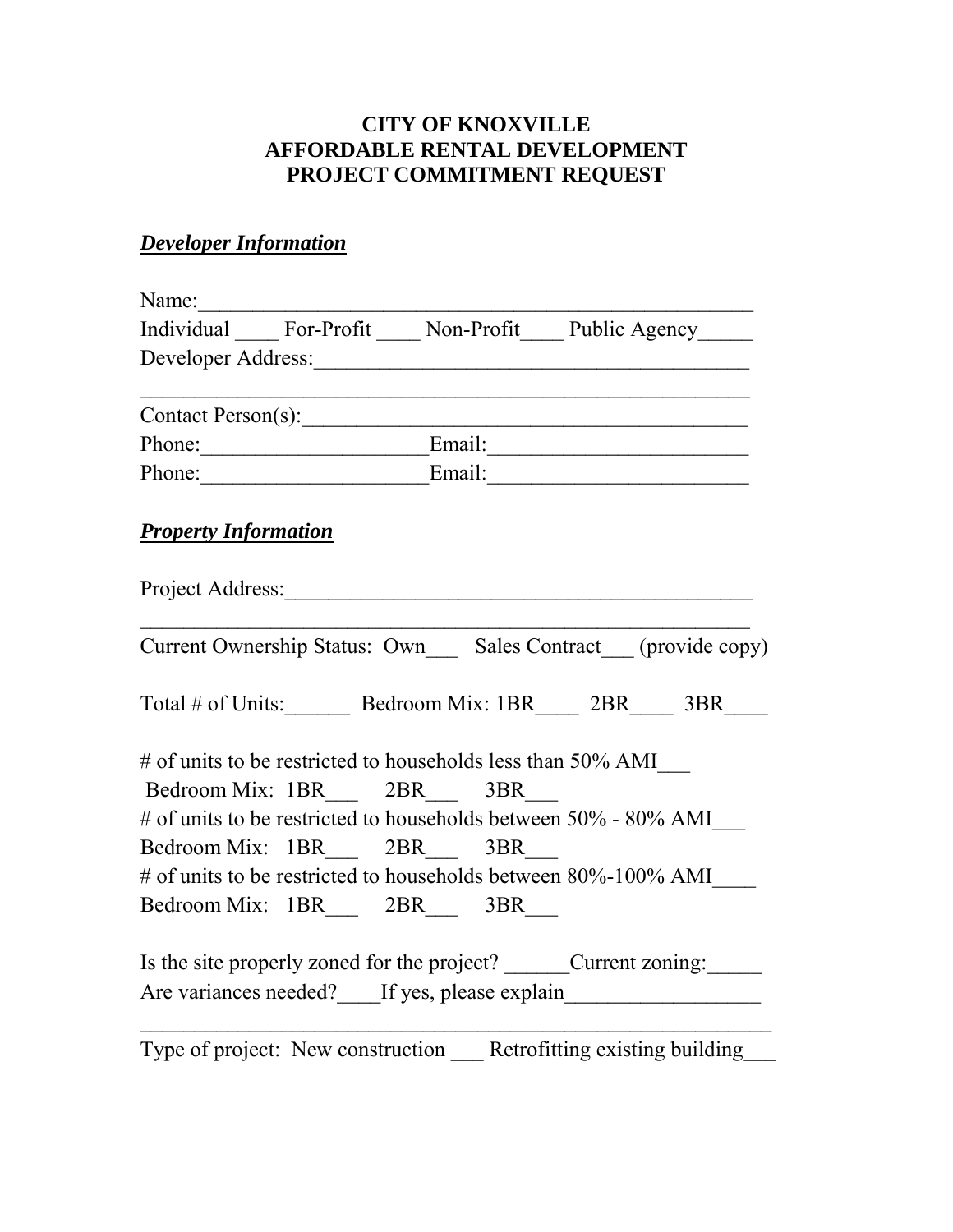Do you have a property management firm identified for this project?\_\_\_\_ If yes, please provide name of firm:

 $\mathcal{L}_\text{max}$  , and the contract of the contract of the contract of the contract of the contract of the contract of the contract of the contract of the contract of the contract of the contract of the contract of the contr

Neighborhood organization(s) in the proposed community:

Have you reached out to the neighborhood groups yet? If yes, please provide a summary of their feedback as an attachment.

## *Financing Information*

Amount of City funds requested: Type of financing requested: Deferred Payment Loan\_\_\_\_ Repayable Loan\_\_\_\_ Will you also be requesting HOME funds for your project?

## *Attachments Required*

- 1) A statement documenting your experience as a developer. Please include a detailed description of projects similar to the one proposed that you or your organization have successfully completed in the past.
- 2) A Sources and Uses of Funds Statement for the project. The statement should list a) all sources (both public and private) of funds and the dollar amount for each respective source anted b) all uses of funds associated with the project. For projects with tax credits to be sold, the proceeds from the sale of these credits should be identified as a source of funding. Include terms for all repayable mortgages.
- 3) A complete Project Development Budget. The budget should include all costs associated with the development of the project regardless of funding sources. All costs must be reasonable and necessary for project development and cost documentation must be provided before funds may be disbursed.
- 4) A completed proforma (Project Income and Expense Statement) showing the feasibility of your project. The proforma should include achievable rent levels, market vacancies and operating expenses and also specify the consequences of tax benefits, if any and any other